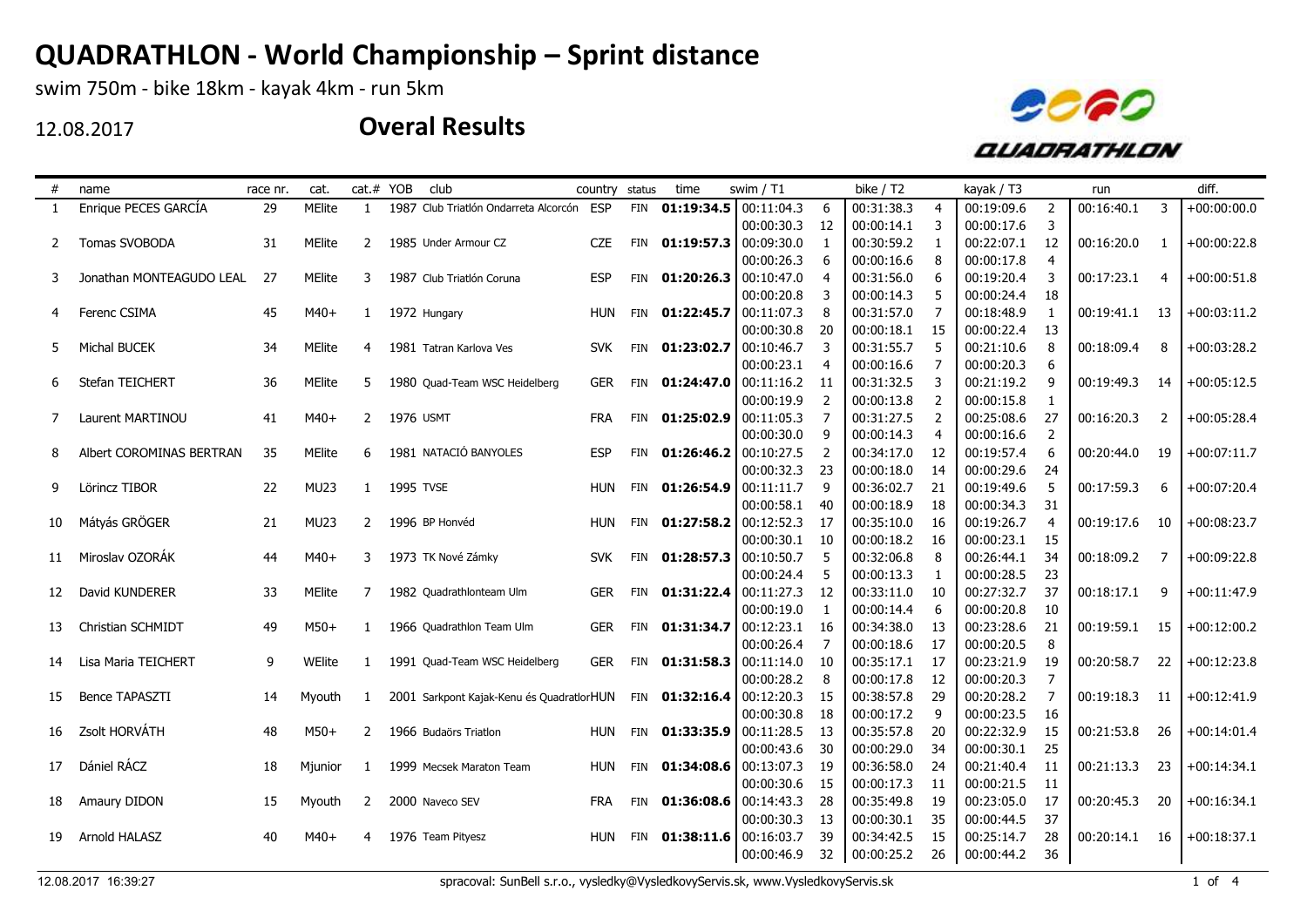swim 750m - bike 18km - kayak 4km - run 5km

12.08.2017



| #  | name                | race nr.       | cat.          |                | cat.# YOB | club                                        | country status | time           | swim $/ T1$                 |    | bike / T2  |    | kayak / T3 |    | run        |     | diff.         |
|----|---------------------|----------------|---------------|----------------|-----------|---------------------------------------------|----------------|----------------|-----------------------------|----|------------|----|------------|----|------------|-----|---------------|
| 20 | Leoš ROUŠAVÝ        | 42             | $M40+$        | 5              |           | 1976 Hradec Králové                         | <b>CZE</b>     |                | FIN 01:40:36.8 00:11:31.0   | 14 | 00:32:38.5 | 9  | 00:37:22.2 | 48 | 00:17:49.1 | 5   | $+00:21:02.3$ |
|    |                     |                |               |                |           |                                             |                |                | 00:00:38.4                  | 25 | 00:00:18.0 | 13 | 00:00:19.4 | 5  |            |     |               |
| 21 | Bibiána GROLMUSOVÁ  | 4              | Wjunior       | 1              |           | 1999 Kajak kanoe klub Komárno               | <b>SVK</b>     |                | FIN $01:40:57.1$ 00:13:46.7 | 21 | 00:41:18.8 | 40 | 00:24:30.0 | 25 | 00:19:29.8 | 12  | $+00:21:22.6$ |
|    |                     |                |               |                |           |                                             |                |                | 00:00:53.4                  | 36 | 00:00:25.2 | 25 | 00:00:33.0 | 29 |            |     |               |
| 22 | Martin ZAHUMENSKY   | 38             | <b>MElite</b> | 8              |           | 1979 Adastra Partnering                     | <b>SVK</b>     | FIN 01:41:11.1 | 00:15:19.0                  | 33 | 00:34:02.8 | 11 | 00:28:07.5 | 38 | 00:22:13.5 | 27  | $+00:21:36.6$ |
|    |                     |                |               |                |           |                                             |                |                | 00:00:31.1                  | 22 | 00:00:25.5 | 27 | 00:00:31.5 | 28 |            |     |               |
| 23 | Jean-Philippe DIDON | 46             | $M50+$        | 3              |           | 1967 Naveco SEV                             | <b>FRA</b>     | FIN 01:42:15.8 | 00:14:16.5                  | 25 | 00:40:07.0 | 33 | 00:23:24.3 | 20 | 00:22:47.0 | 30  | $+00:22:41.3$ |
|    |                     |                |               |                |           |                                             |                |                | 00:00:48.6                  | 33 | 00:00:25.2 | 24 | 00:00:27.0 | 20 |            |     |               |
| 24 | Filip KONRAD        | 64             | MElite        | 9              |           | 1988 Dunajčík                               | <b>SVK</b>     | FIN 01:42:26.8 | 00:15:09.7                  | 31 | 00:35:26.3 | 18 | 00:29:16.8 | 41 | 00:20:27.1 | 17  | $+00:22:52.3$ |
|    |                     |                |               |                |           |                                             |                |                | 00:01:00.9                  | 41 | 00:00:34.7 | 41 | 00:00:31.2 | 27 |            |     |               |
| 25 | Karsten MIELKE      | 54             | $M50+$        | 4              |           | 1961 KC Altrhein                            | <b>GER</b>     | FIN 01:42:39.1 | 00:14:02.5                  | 23 | 00:36:52.8 | 23 | 00:26:56.5 | 36 | 00:22:34.8 | 29  | $+00:23:04.6$ |
|    |                     |                |               |                |           |                                             |                |                | 00:00:49.6                  | 34 | 00:00:28.2 | 31 | 00:00:54.5 | 41 |            |     |               |
| 26 | Magdaléna KOBEROVÁ  | 3              | Wyouth        | $\mathbf{1}$   |           | 2000 KKJ Týn                                | <b>CZE</b>     |                | FIN $01:42:51.3$ 00:13:38.3 | 20 | 00:41:02.5 | 37 | 00:22:57.5 | 16 | 00:23:49.0 | 36  | $+00:23:16.8$ |
|    |                     |                |               |                |           |                                             |                |                | 00:00:30.8                  | 19 | 00:00:30.2 | 36 | 00:00:22.8 | 14 |            |     |               |
| 27 | Ádám SCHMUCK        | 43             | $M40+$        | 6              |           | 1973 Seakayaking.hu                         | <b>HUN</b>     | FIN 01:43:05.1 | 00:15:27.4                  | 35 | 00:39:47.5 | 31 | 00:22:19.7 | 13 | 00:22:15.8 | 28  | $+00:23:30.6$ |
|    |                     |                |               |                |           |                                             |                |                | 00:01:24.9                  | 50 | 00:00:28.3 | 32 | 00:01:21.2 | 49 |            |     |               |
| 28 | Romek PIETRZAK      | 52             | $M50+$        | 5              |           | 1963 GREEN TEAM RAKOWNIA                    | <b>POL</b>     |                | FIN $01:43:10.8$ 00:15:42.2 | 37 | 00:38:00.5 | 25 | 00:26:41.7 | 33 | 00:20:42.1 | 18  | $+00:23:36.3$ |
|    |                     |                |               |                |           |                                             |                |                | 00:00:50.6                  | 35 | 00:00:30.2 | 37 | 00:00:43.2 | 34 |            |     |               |
| 29 | Barnabás LAZUR      | 17             | Mjunior       | 2              |           | 1999 graboplast Győr                        | HUN            | FIN 01:43:42.8 | 00:13:59.9                  | 22 | 00:42:09.5 | 44 | 00:21:36.9 | 10 | 00:23:30.3 | 33  | $+00:24:08.3$ |
|    |                     |                |               |                |           |                                             |                |                | 00:01:21.6                  | 48 | 00:00:26.0 | 28 | 00:00:38.2 | 33 |            |     |               |
| 30 | Kata BALÁZS         | $\overline{2}$ | Wyouth        | $\overline{2}$ |           | 2000 Honvéd                                 | <b>HUN</b>     | FIN 01:44:52.3 | 00:14:07.9                  | 24 | 00:42:52.5 | 47 | 00:22:25.2 | 14 | 00:23:40.8 | 34  | $+00:25:17.8$ |
|    |                     |                |               |                |           |                                             |                |                | 00:00:44.4                  | 31 | 00:00:17.3 | 10 | 00:00:43.9 | 35 |            |     |               |
| 31 | Fanni BODOLAI       | 5              | <b>WU23</b>   | $\mathbf{1}$   |           | 1995 Tiszaújvárosi Vízi Sport Egyesület HUN |                |                | FIN $01:46:10.8$ 00:14:46.2 | 29 | 00:40:09.0 | 34 | 00:25:53.8 | 30 | 00:23:54.7 | -37 | $+00:26:36.3$ |
|    |                     |                |               |                |           |                                             |                |                | 00:00:41.4                  | 28 | 00:00:23.4 | 22 | 00:00:22.0 | 12 |            |     |               |
| 32 | Marek DINKA         | 32             | <b>MElite</b> | 10             |           | 1982 VK Tatran                              | SVK.           | FIN 01:46:21.8 | 00:16:01.2                  | 38 | 00:40:10.3 | 35 | 00:23:17.5 | 18 | 00:23:55.5 | 38  | $+00:26:47.3$ |
|    |                     |                |               |                |           |                                             |                |                | 00:01:28.9                  | 51 | 00:00:26.6 | 29 | 00:01:01.5 | 46 |            |     |               |
| 33 | John KAVANAGH       | 57             | $M60+$        | 1              |           | 1955 BOA/MADCC                              | <b>GBR</b>     | FIN 01:46:35.3 | 00:15:16.0                  | 32 | 00:39:04.0 | 30 | 00:26:44.8 | 35 | 00:23:48.6 | 35  | $+00:27:00.8$ |
|    |                     |                |               |                |           |                                             |                |                | 00:00:43.3                  | 29 | 00:00:33.2 | 40 | 00:00:25.2 | 19 |            |     |               |
| 34 | Amade HALASZ        | 37             | <b>MElite</b> | 11             |           | 1979 Mecsek Maraton Team                    | HUN            | FIN 01:46:55.3 | 00:16:42.2                  | 43 | 00:38:02.8 | 26 | 00:28:19.0 | 40 | 00:21:48.0 | 25  | $+00:27:20.8$ |
|    |                     |                |               |                |           |                                             |                |                | 00:01:15.9                  | 44 | 00:00:22.9 | 21 | 00:00:24.2 | 17 |            |     |               |
| 35 | Klaus CHARLET       | 58             | $M60+$        | $\mathbf{2}$   |           | 1954 Ksv Ajax Neptun Berlin                 | <b>GER</b>     | FIN 01:47:11.0 | 00:18:37.3                  | 47 | 00:36:27.0 | 22 | 00:28:15.8 | 39 | 00:21:43.3 | 24  | $+00:27:36.5$ |
|    |                     |                |               |                |           |                                             |                |                | 00:00:40.3                  | 27 | 00:00:37.9 | 45 | 00:00:49.2 | 39 |            |     |               |
| 36 | Michael SZABÓ       | 20             | MU23          | 3              |           | 1997 STU, SvF                               | <b>SVK</b>     | FIN 01:47:25.3 | 00:14:30.3                  | 27 | 00:41:05.5 | 38 | 00:24:32.6 | 26 | 00:25:07.0 | 41  | $+00:27:50.8$ |
|    |                     |                |               |                |           |                                             |                |                | 00:00:30.8                  | 21 | 00:00:42.6 | 46 | 00:00:56.2 | 43 |            |     |               |
| 37 | Jiří KOBERA         | 53             | $M50+$        | 6              |           | 1961 KKJ Týn                                | <b>CZE</b>     | FIN 01:48:12.2 | 00:16:24.7                  | 41 | 00:39:55.0 | 32 | 00:25:46.0 | 29 | 00:23:06.9 | 31  | $+00:28:37.7$ |
|    |                     |                |               |                |           |                                             |                |                | 00:01:23.4                  | 49 | 00:00:36.7 | 44 | 00:00:59.2 | 44 |            |     |               |
| 38 | Zuzana FIEDLEROVÁ   | 11             | $W40+$        | $\mathbf{1}$   |           | 1975 Dunajklub Kamzík Bratislava            | <b>SVK</b>     | FIN 01:49:29.7 | 00:17:41.7                  | 44 | 00:41:21.0 | 41 | 00:23:36.3 | 22 | 00:24:39.0 | 39  | $+00:29:55.2$ |
|    |                     |                |               |                |           |                                             |                |                | 00:01:17.1                  | 46 | 00:00:24.1 | 23 | 00:00:30.2 | 26 |            |     |               |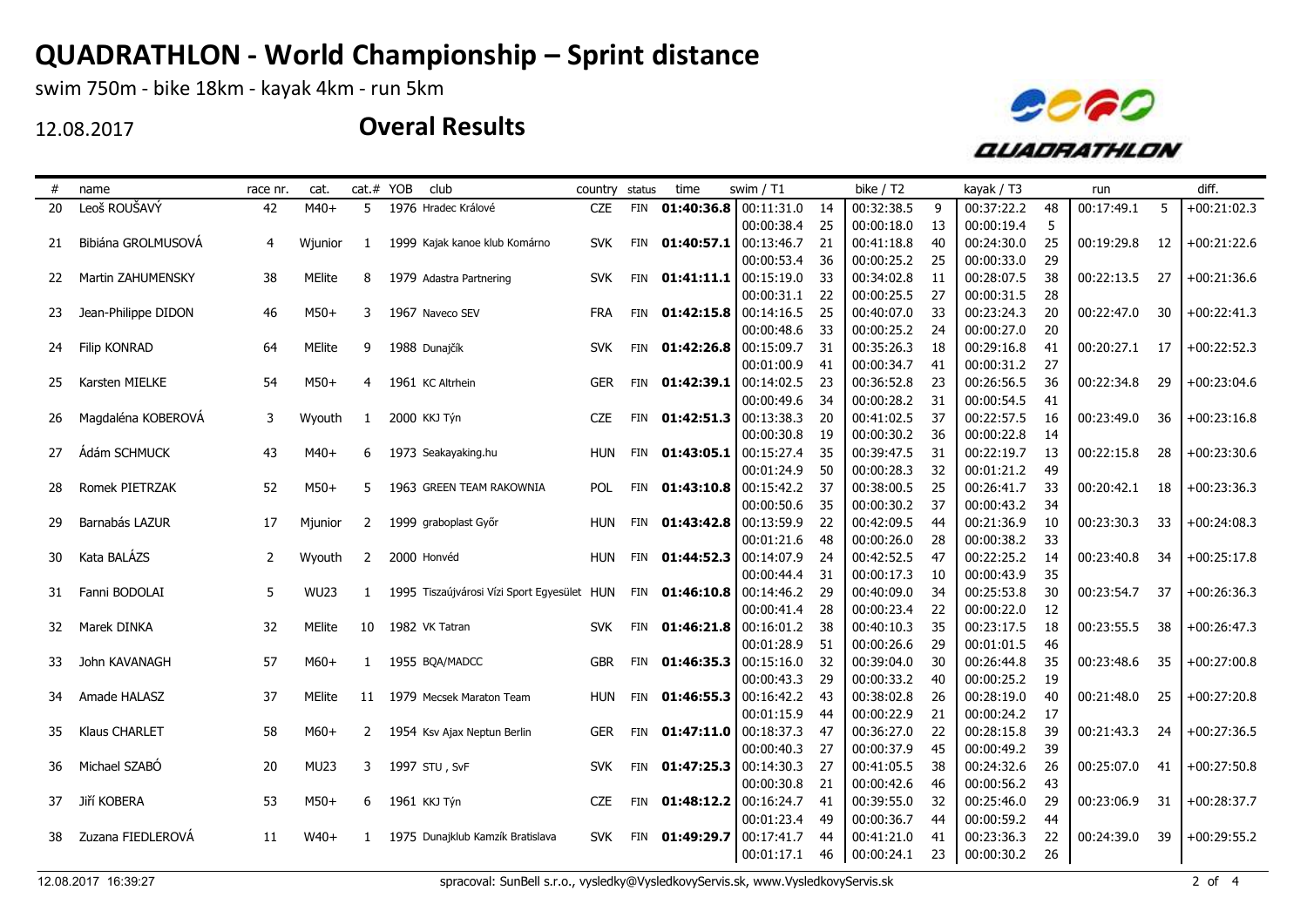swim 750m - bike 18km - kayak 4km - run 5km

12.08.2017



| #  | name              | race nr.     | cat.          |              | cat.# YOB | club                                    | country status |            | time             | swim / T1                   |    | bike / T2  |    | kayak / T3 |    | run        |    | diff.         |
|----|-------------------|--------------|---------------|--------------|-----------|-----------------------------------------|----------------|------------|------------------|-----------------------------|----|------------|----|------------|----|------------|----|---------------|
| 39 | Ellen MIELKE      | 12           | $W50+$        | 1            |           | 1962 KC Altrhein                        | <b>GER</b>     |            |                  | FIN 01:49:51.3 00:14:27.0   | 26 | 00:38:14.0 | 27 | 00:29:29.8 | 42 | 00:26:12.7 | 45 | $+00:30:16.8$ |
|    |                   |              |               |              |           |                                         |                |            |                  | 00:00:39.6                  | 26 | 00:00:19.5 | 19 | 00:00:28.4 | 21 |            |    |               |
| 40 | Veronika DANIŠOVÁ | 7            | WElite        | $\mathbf{2}$ |           | 1993 Dunajklub Kamzík Bratislava        | <b>SVK</b>     |            |                  | FIN $01:51:41.5$ 00:15:20.2 | 34 | 00:43:43.3 | 48 | 00:24:02.0 | 23 | 00:26:51.5 | 47 | $+00:32:07.0$ |
|    |                   |              |               |              |           |                                         |                |            |                  | 00:01:01.4                  | 43 | 00:00:22.3 | 20 | 00:00:20.6 | 9  |            |    |               |
| 41 | Erika MATÚŠOVÁ    | 63           | $W40+$        | $2^{\circ}$  |           | 1974 Dunajklub Kamzík Bratislava        | <b>SVK</b>     |            | FIN 01:56:26.7   | 00:17:49.2                  | 45 | 00:44:56.5 | 50 | 00:26:20.3 | 31 | 00:24:52.3 | 40 | $+00:36:52.2$ |
|    |                   |              |               |              |           |                                         |                |            |                  | 00:01:00.9                  | 42 | 00:00:32.9 | 39 | 00:00:54.4 | 40 |            |    |               |
| 42 | Miroslav HAVLOVIČ | 23           | MElite        | 12           |           | 1994 Adastra Partnering                 | <b>SVK</b>     |            | FIN $01:58:22.4$ | 00:18:28.2                  | 46 | 00:38:46.2 | 28 | 00:34:46.6 | 47 | 00:23:18.1 | 32 | $+00:38:47.9$ |
|    |                   |              |               |              |           |                                         |                |            |                  | 00:01:20.6                  | 47 | 00:00:35.2 | 42 | 00:01:07.2 | 47 |            |    |               |
| 43 | Göcze ANDREA      | $\mathbf{1}$ | Wyouth        | 3            |           | 2000 Hódy Tata                          | <b>HUN</b>     |            | FIN 02:00:18.2   | 00:12:57.7                  | 18 | 00:54:51.6 | 52 | 00:24:26.4 | 24 | 00:25:23.0 | 42 | $+00:40:43.7$ |
|    |                   |              |               |              |           |                                         |                |            |                  | 00:00:57.6                  | 39 | 00:01:07.3 | 51 | 00:00:34.4 | 32 |            |    |               |
| 44 | Heinz GROHMANN    | 59           | $M60+$        | 3            |           | 1953 RTC Bernburger Bären""             | <b>GER</b>     |            | FIN 02:00:52.4   | 00:21:09.9                  | 49 | 00:41:29.2 | 42 | 00:26:31.4 | 32 | 00:29:26.0 | 49 | $+00:41:17.9$ |
|    |                   |              |               |              |           |                                         |                |            |                  | 00:00:57.2                  | 38 | 00:00:30.8 | 38 | 00:00:47.6 | 38 |            |    |               |
| 45 | Nina SALMOVA      | 8            | WElite        | 3            |           | 1992 Dunajčík                           | <b>SVK</b>     |            |                  | FIN 02:00:59.2 00:16:27.3   | 42 | 00:42:38.3 | 46 | 00:33:27.4 | 46 | 00:26:53.3 | 48 | $+00:41:24.7$ |
|    |                   |              |               |              |           |                                         |                |            |                  | 00:00:30.1                  | 11 | 00:00:28.5 | 33 | 00:00:34.1 | 30 |            |    |               |
| 46 | Petr MEJZLÍK      | 56           | $M50+$        | 7            |           | 1959 TJ Spartak Třebíč                  | <b>CZE</b>     |            |                  | FIN $02:04:50.7$ 00:15:38.3 | 36 | 00:34:41.3 | 14 | 00:46:08.3 | 49 | 00:26:08.3 | 44 | $+00:45:16.2$ |
|    |                   |              |               |              |           |                                         |                |            |                  | 00:00:30.5                  | 14 | 00:00:36.2 | 43 | 00:01:07.5 | 48 |            |    |               |
| 47 | Margaret HUYTON   | 13           | $W60+$        | $\mathbf{1}$ |           | 1950 BQA/MADCC                          | <b>GBR</b>     |            |                  | FIN $02:06:30.4$ 00:23:10.4 | 51 | 00:44:37.0 | 49 | 00:29:42.7 | 43 | 00:26:19.8 | 46 | $+00:46:55.9$ |
|    |                   |              |               |              |           |                                         |                |            |                  | 00:00:56.7                  | 37 | 00:00:47.5 | 48 | 00:00:56.1 | 42 |            |    |               |
| 48 | Ignazio COSTANZA  | 39           | $M40+$        | $7^{\circ}$  |           | 1977 Asd cus bari                       | ITA            |            |                  | FIN 02:09:07.9 00:15:06.9   | 30 | 00:41:07.0 | 39 | 00:49:24.8 | 50 | 00:20:50.5 | 21 | $+00:49:33.4$ |
|    |                   |              |               |              |           |                                         |                |            |                  | 00:01:16.9                  | 45 | 00:00:52.9 | 49 | 00:00:28.5 | 22 |            |    |               |
| 49 | Peter APPELT      | 61           | $M60+$        | 4            |           | 1949 LGV Marathon Giessen/ECST 2000 GER |                |            | FIN 02:21:38.0   | 00:29:12.3                  | 52 | 00:41:58.3 | 43 | 00:30:20.5 | 44 | 00:33:04.5 | 50 | $+01:02:03.5$ |
|    |                   |              |               |              |           |                                         |                |            |                  | 00:03:26.6                  | 52 | 00:01:36.2 | 52 | 00:01:59.5 | 51 |            |    |               |
| 50 | Alexander TAMÁS   | 50           | $M50+$        | 8            |           | 1966 Pezinok                            | <b>SVK</b>     |            |                  | FIN 02:21:38.3 00:18:55.3   | 48 | 00:42:22.3 | 45 | 00:52:16.6 | 51 | 00:25:47.0 | 43 | $+01:02:03.8$ |
|    |                   |              |               |              |           |                                         |                |            |                  | 00:00:30.6                  | 16 | 00:00:45.6 | 47 | 00:01:00.7 | 45 |            |    |               |
| 51 | Michal DUŠIČKA    | 25           | <b>MElite</b> | 13           |           | 1987 Čučoriedkove guľôčky               | <b>SVK</b>     |            |                  | FIN 02:25:37.0 00:23:04.3   | 50 | 00:47:33.8 | 51 | 00:30:53.2 | 45 | 00:41:13.9 | 51 | $+01:06:02.5$ |
|    |                   |              |               |              |           |                                         |                |            |                  | 00:00:30.6                  | 17 | 00:00:59.0 | 50 | 00:01:22.0 | 50 |            |    |               |
| 52 | Giovanni CAZZATO  | 51           | $M50+$        | 9            |           | 1965 CUS Bari ASD                       | ITA            |            | FIN 03:03:03.3   | 00:16:20.7                  | 40 | 00:40:39.0 | 36 |            |    |            |    | $+01:43:28.8$ |
|    |                   |              |               |              |           |                                         |                |            |                  | 00:00:32.6                  | 24 | 00:00:26.8 | 30 |            |    |            |    |               |
|    | Badar GERGÖ       | 24           | MElite        |              |           | 1990 Duna Aszfalt Tiszakécske VSE       | HUN DNS        |            |                  |                             |    |            |    |            |    |            |    |               |
|    |                   |              |               |              |           |                                         |                |            |                  |                             |    |            |    |            |    |            |    |               |
|    | Matej MISIK       | 26           | MElite        |              |           | 1987 Dunajčík                           | <b>SVK</b>     | <b>DNS</b> |                  |                             |    |            |    |            |    |            |    |               |
|    |                   |              |               |              |           |                                         |                |            |                  |                             |    |            |    |            |    |            |    |               |
|    | Tomáš PAVLÍK      | 28           | MElite        |              |           | 1987 USK Praha                          | <b>CZE</b>     | <b>DNS</b> |                  |                             |    |            |    |            |    |            |    |               |
|    |                   |              |               |              |           |                                         |                |            |                  |                             |    |            |    |            |    |            |    |               |
|    | Jens WINTERMAYR   | 30           | MElite        |              |           | 1986 TVK 1877 Essen                     | <b>GER</b>     | <b>DNS</b> |                  |                             |    |            |    |            |    |            |    |               |
|    |                   |              |               |              |           |                                         |                |            |                  |                             |    |            |    |            |    |            |    |               |
|    | Tamás TANKA       | 16           | Myouth        |              |           | 2000 KKK Komárno                        | <b>SVK</b>     | <b>DNS</b> |                  |                             |    |            |    |            |    |            |    |               |
|    |                   |              |               |              |           |                                         |                |            |                  |                             |    |            |    |            |    |            |    |               |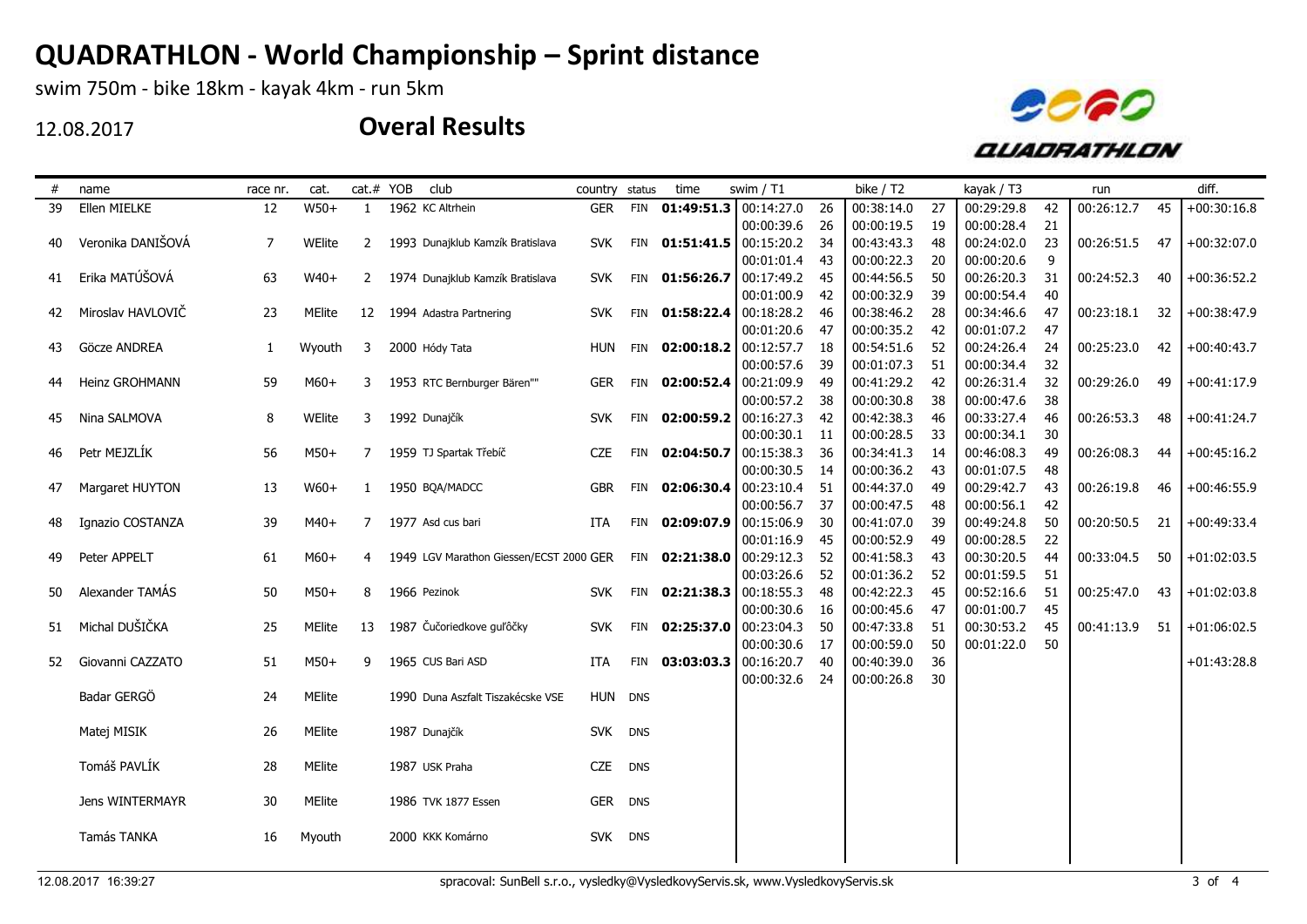swim 750m - bike 18km - kayak 4km - run 5km

12.08.2017



| name            | race nr. | cat.        | cat.# YOB<br>club     | country status |            | time | swim / T1        | bike / T2 | kayak / T3 | run | diff. |
|-----------------|----------|-------------|-----------------------|----------------|------------|------|------------------|-----------|------------|-----|-------|
| Ádám BALÁZS     | 19       | Mjunior     | 1998 Honvéd           | HUN DNS        |            |      |                  |           |            |     |       |
| Richard BINDER  | 47       | M50+        | 1966 WEBER KAYAK      | SVK DNS        |            |      |                  |           |            |     |       |
| Zdeněk SKALICKÝ | 55       | M50+        | 1960 Pluto team Praha | <b>CZE</b>     | <b>DNS</b> |      |                  |           |            |     |       |
| Zdeněk MIKOLÁŠ  | 62       | $M60+$      | 1949 KLM - Třebíč     | <b>CZE</b>     | <b>DNS</b> |      |                  |           |            |     |       |
| Leo GROSSER     | 60       | M60+        | 1952 SSF Bonn         | <b>GER</b>     | <b>DNS</b> |      | 53<br>00:39:45.6 |           |            |     |       |
| Anna BOGNÁR     | 6        | <b>WU23</b> | 1995 Tiszakécse VSE   | HUN DNS        |            |      |                  |           |            |     |       |
| Lucia WEBER     | 10       | WElite      | 1980 WEBER KAYAK      | SVK DNS        |            |      |                  |           |            |     |       |
|                 |          |             |                       |                |            |      |                  |           |            |     |       |